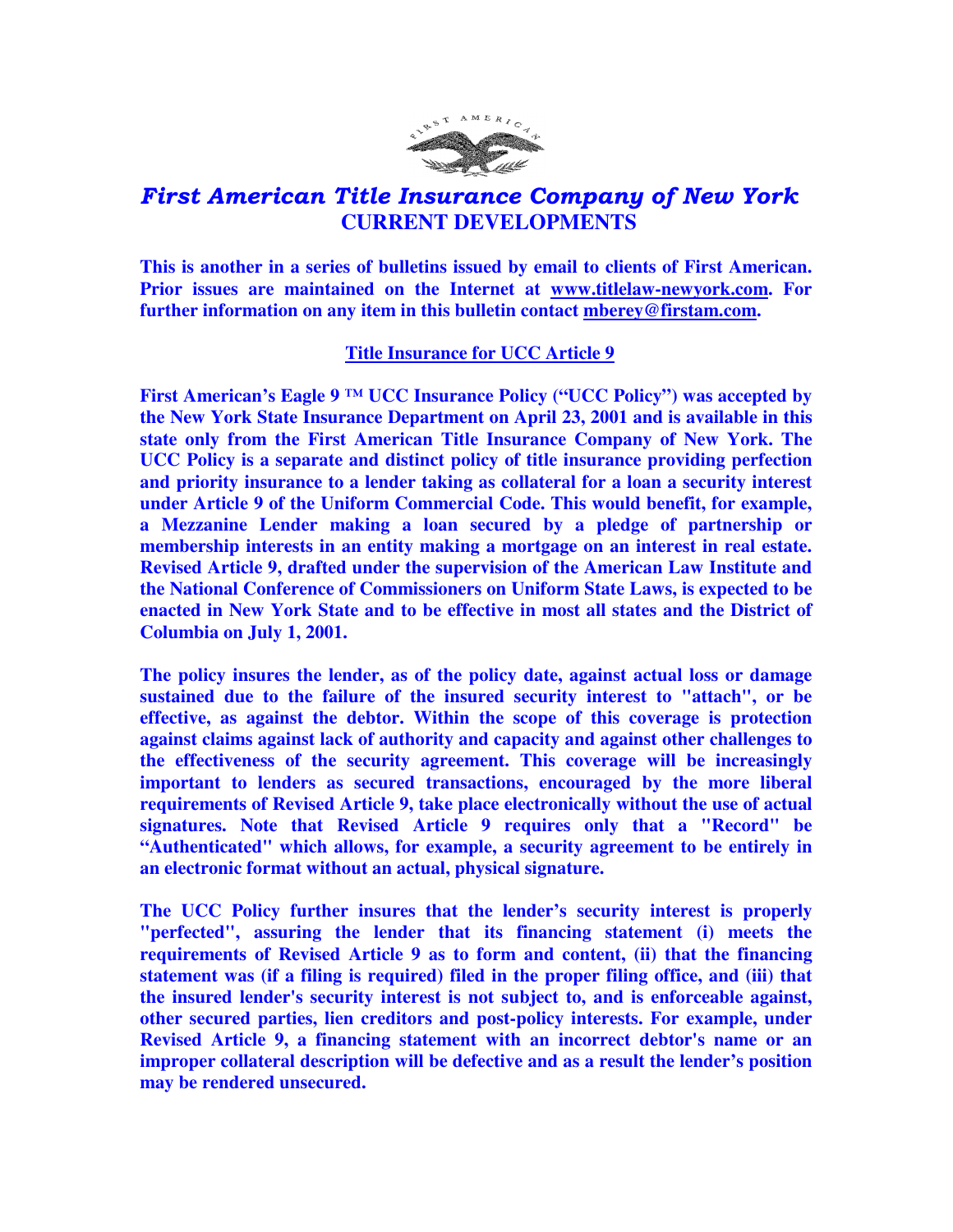**The UCC Policy also protects against loss incurred by the insured lender if a claim is asserted in a case filed by or against the debtor in an adversary proceeding under the Bankruptcy Code contending that the insured security interest is not valid or enforceable or does not have the priority as insured. The title insurer will pay the cost, legal fees and expenses incurred in defending the insured security interest and a loss covered by the UCC Policy.** 

## **Title Insurance Policy Endorsements**

**Effective April 24, 2001, a Market Value Rider for the TIRSA Owner's Extended Protection Policy ("EAGLE Policy"), a Mezzanine Financing Endorsement, and a combined Waiver of Arbitration Endorsement can be issued for title insurance policies in New York State. Revisions to the ALTA 8.1 Environmental Protection Lien endorsements and the New York City "Air Rights" endorsements were also accepted by the New York State Insurance Department.** 

**Environmental Protection Lien Endorsements - In addition to making nonsubstantive modifications to the text of the New York State and New York City versions of the Title Insurance Rate Service Association, Inc.'s 8.1 endorsements, the endorsements were amended to delete the sentence limiting issuance of the endorsements to title policies insuring mortgages on land used or to be used primarily for residential purposes. These revised endorsements can now be issued for loan policies on both residential and commercial property. The charge for the endorsements remains at \$25.00** 

**Market Value Policy Rider for the TIRSA Owner's Extended Protection Policy – The amount of insurance under the recently adopted EAGLE Policy increases automatically by 10% each year for the first five years up to 150% of the policy amount. The Insurance Department has, however, taken the position that to comply with Insurance Law Section 6409(c) a Market Value Policy Rider must be made available when this policy is issued. Section 6409(c) requires each title insurer to offer "an optional policy form which will insure the title of owner-occupied real property used predominantly for residential purposes which consists of not more than four dwelling units for an amount equal to the market value of the property at the time a loss is discovered". This Market Value Policy Rider deletes the provision of the EAGLE Policy that automatically increases the policy amount. The charge for the endorsement is 5% of the premium being charged for the related Owner's Policy.** 

**Mezzanine Financing Endorsement – This endorsement, providing loss payee coverage to a Mezzanine Lender can be issued only as part of an Owner's policy insuring the real property interest-owning entity (the "Insured Owner"). The charge for the endorsement under the TIRSA Rate Manual is 30% of the premium payable for the Owner's policy to which the endorsement is attached. The endorsement can be issued by an agent only with the approval of its underwriter.**